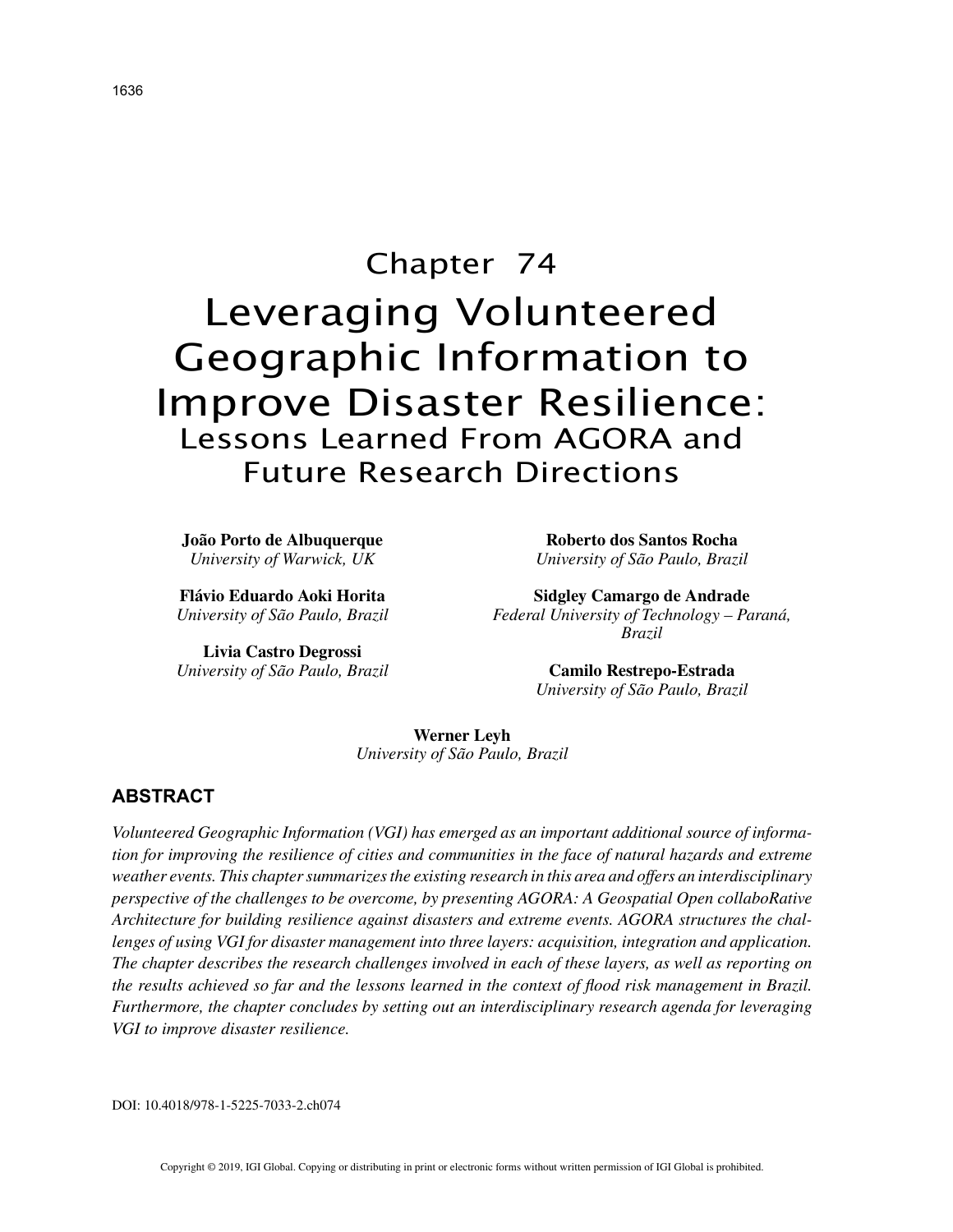## **INTRODUCTION**

Disasters caused by natural hazards such as floods and landslides have caused significant material damage and human losses worldwide, and particularly affected countries in the Global South. Future extreme environmental events are likely to become more frequent and their patterns less predictable due to climate change. These events have immediate and longer-term socio-economic impacts on both an international and national scale (Jha, Barenstein, Phelps, Pittet and Sena, 2010). In 2013, disasters incurred financial losses of approximately US\$135 billion worldwide and caused 20,500 fatalities. Moreover, 44% of these reported disasters, 49% of the fatalities, and 37% of the financial losses were linked to extreme hydrological events (Munich RE, 2013).

These facts show the need to carry out activities with a view to building resilience against disasters and extreme events, i.e. to enable communities to resist, change or adapt in face of a disaster (Norris, Stevens, Pfefferbaum, Wyche, & Pfefferbaum, 2008). Disaster management is an important adaptation strategy to achieve this goal, since it consists of a cycle of tasks that involve the mitigation of risks, preparatory measures, effective response and post-event recovery. Accurate and up-to-date information is essential for supporting the tasks of disaster management throughout this cycle. For instance, the continuous monitoring of a flood risk and the real-time mapping of flood hazards require local information such as rainfall data and water level observations to evaluate the risk of potential flooding. Moreover, the monitoring often requires an extensive spatial coverage to be efficient, which can be a considerable challenge for most cities in emerging and developing countries, like Brazil, where updated local data about the current state of the rivers is rarely available.

Volunteered Geographic Information  $(VGI) - i.e.,$  user-generated information that is crowdsourced and relies on collaborative web platforms, specific web applications and/or mobile phone apps (Goodchild, 2007) – has emerged in the past few years as an important additional source of information for disaster management (Goodchild & Glennon, 2010; Horita, Degrossi, Assis, Zipf, & Albuquerque, 2013). The combination of VGI with traditional sources of information (e.g., environmental sensors) to explore complementarities, offers a great potential for building resilience against flooding, since they can be used for improving the availability, coverage and accuracy of the information needed for disaster management (Horita, Albuquerque, Degrossi, Mendiondo, & Ueyama, 2015).

However, there are still a number of serious challenges to be addressed to make VGI an effective means of supporting disaster management. With the aim of making sense of these challenges and investigating approaches to tackle them, this chapter presents AGORA - **A G**eospatial **O**pen collabo**R**ative **A**rchitecture for building resilience against disasters and extreme events (AGORA, 2016). This is a conceptual architecture that is being designed by a group of interdisciplinary projects hosted at the University of São Paulo at São Carlos, Brazil, and involving international partners at Heidelberg University (Germany), the University of Münster (Germany) and at the University of Warwick (UK). AGORA is aimed at improving flood risk management in Brazil and works in close collaboration with the National Center for Monitoring and Early Warning of Natural Disasters (CEMADEN). The conceptual architecture of AGORA structures the task of using VGI for disaster management into three layers: acquisition, integration, and application. In this chapter, we will explore the challenges and current state-of-the-art about each of these layers, as well as the lessons learned from the corresponding AGORA projects.

The remainder of this chapter is structured as follows: Section 2 outlines the theoretical background of this work, as well as related works and identifies gaps in research. The components of the AGORA